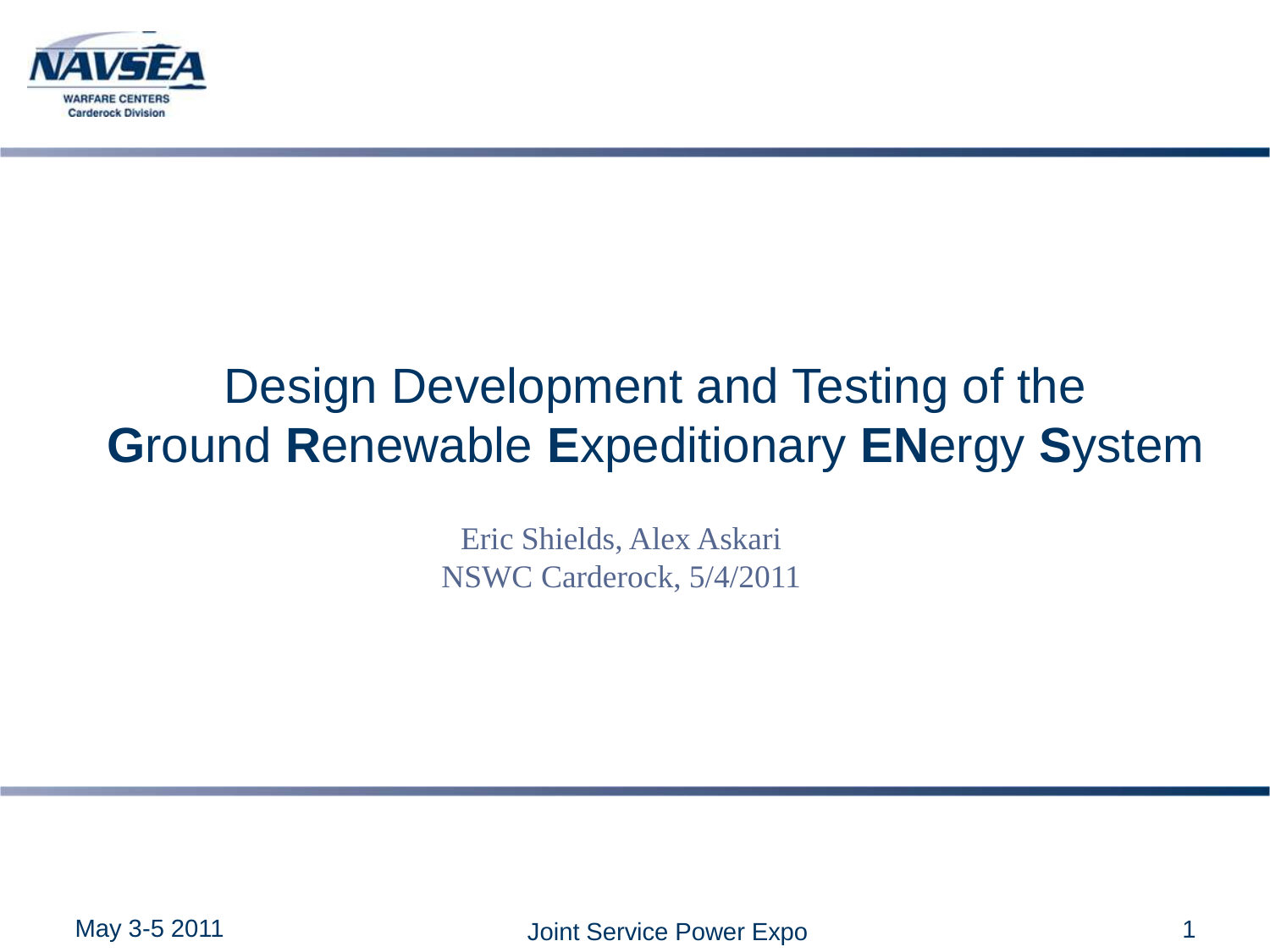

# **Battery Technology Group**

- Three Primary Work Areas
	- Lithium Battery Safety Testing
	- Advanced Battery Development
	- **Renewable Energy Testing and Evaluation**
- **Personnel** 
	- Physicists (2)
	- Mechanical Engineers (4)
	- Chemical Engineers (3)
	- Materials Engineers (2)
	- Technicians (3)









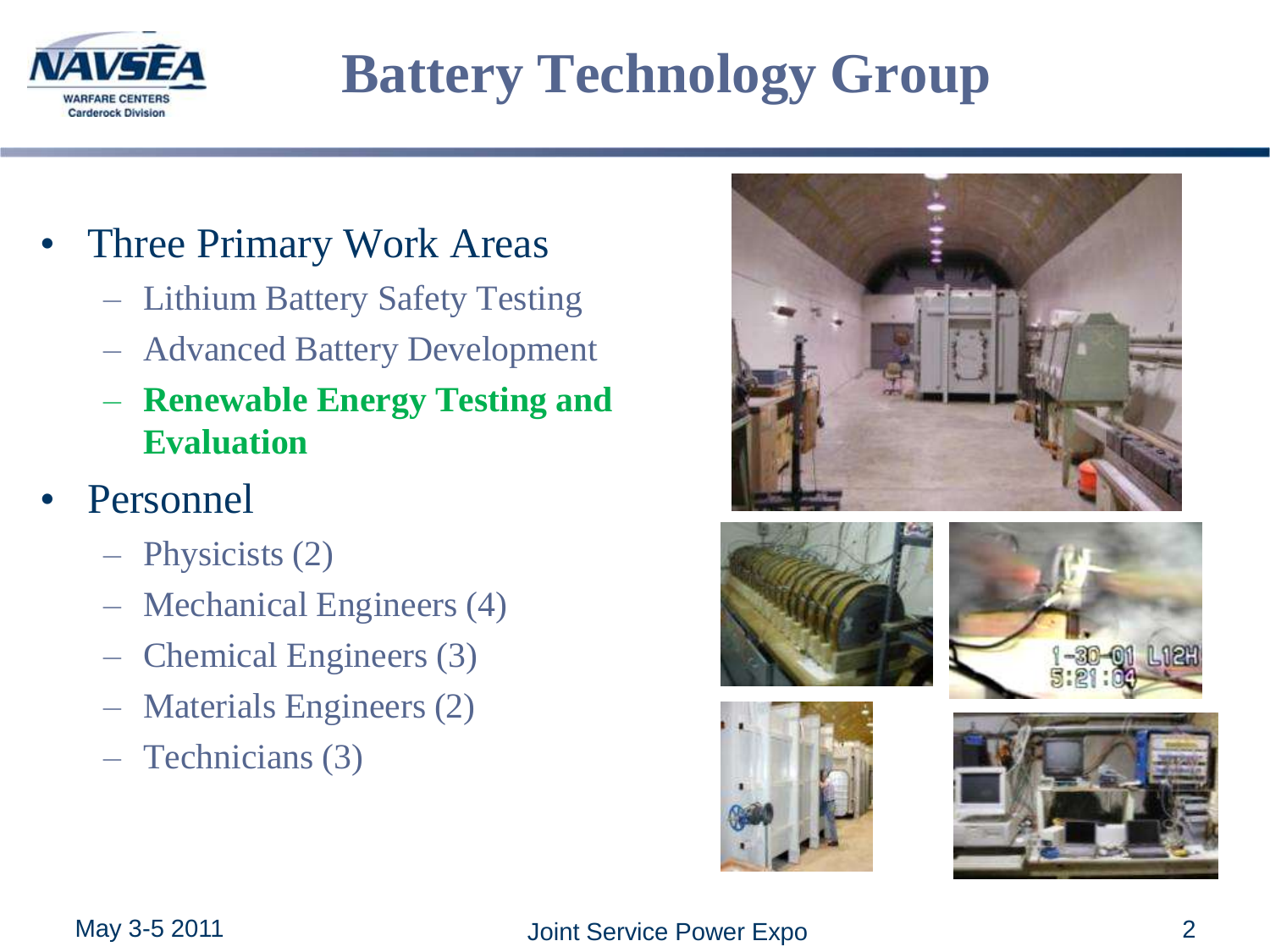

### **Outline**

- Program Goals
- Design Goals
- Technology Selection
- Prototype Development
- Proof of Concept Testing and Validation
- Battery Design/Development
- USMC procurement and fielding
- Conclusions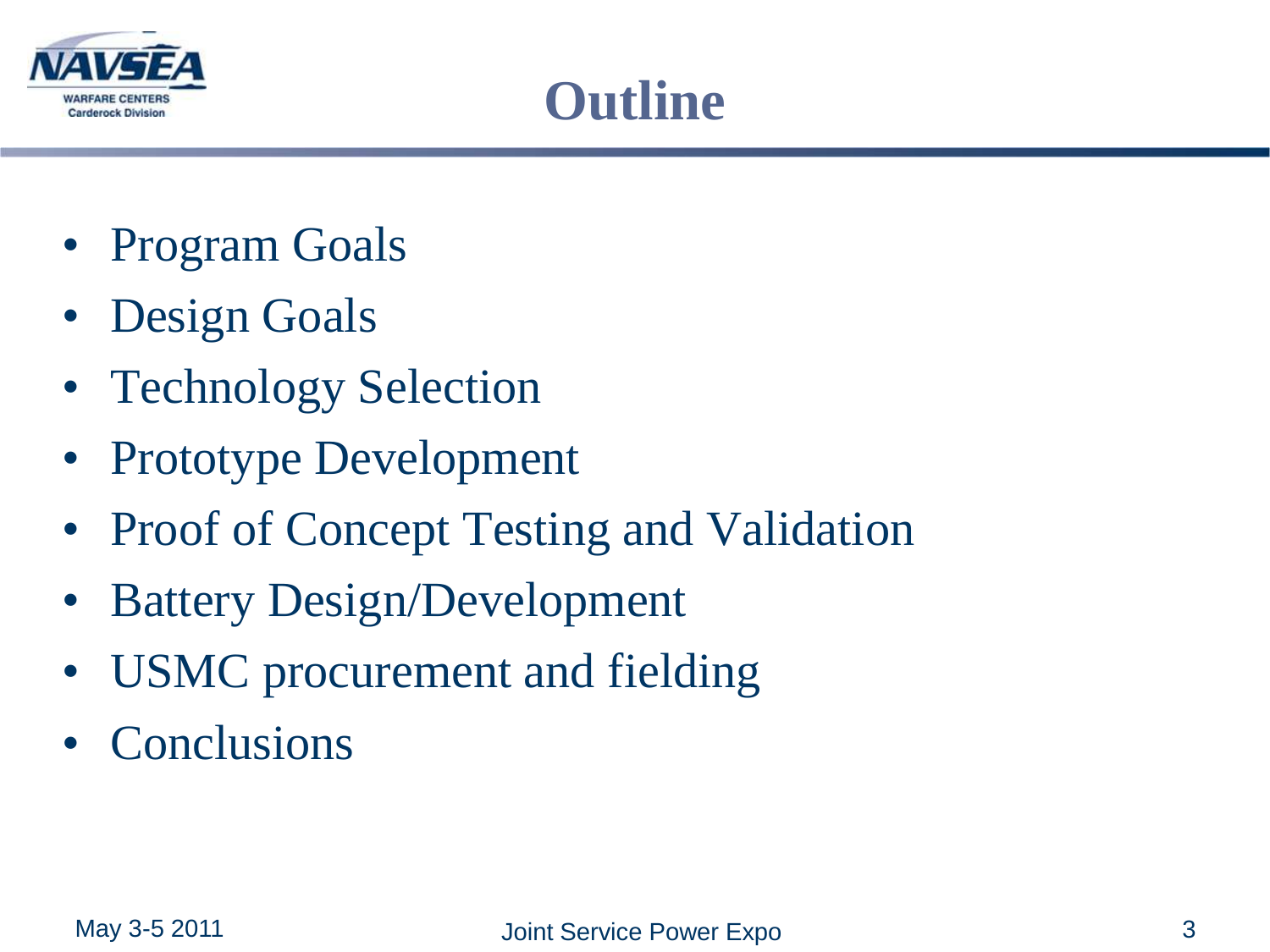

- Jointly funded renewable energy development effort (USMC, ONR)
- The scope of the work encompasses two efforts
	- Develop a 300W continuous renewable energy system
	- Test and evaluate COTS systems
- The focus of this presentation will be the developmental efforts associated with the 300W system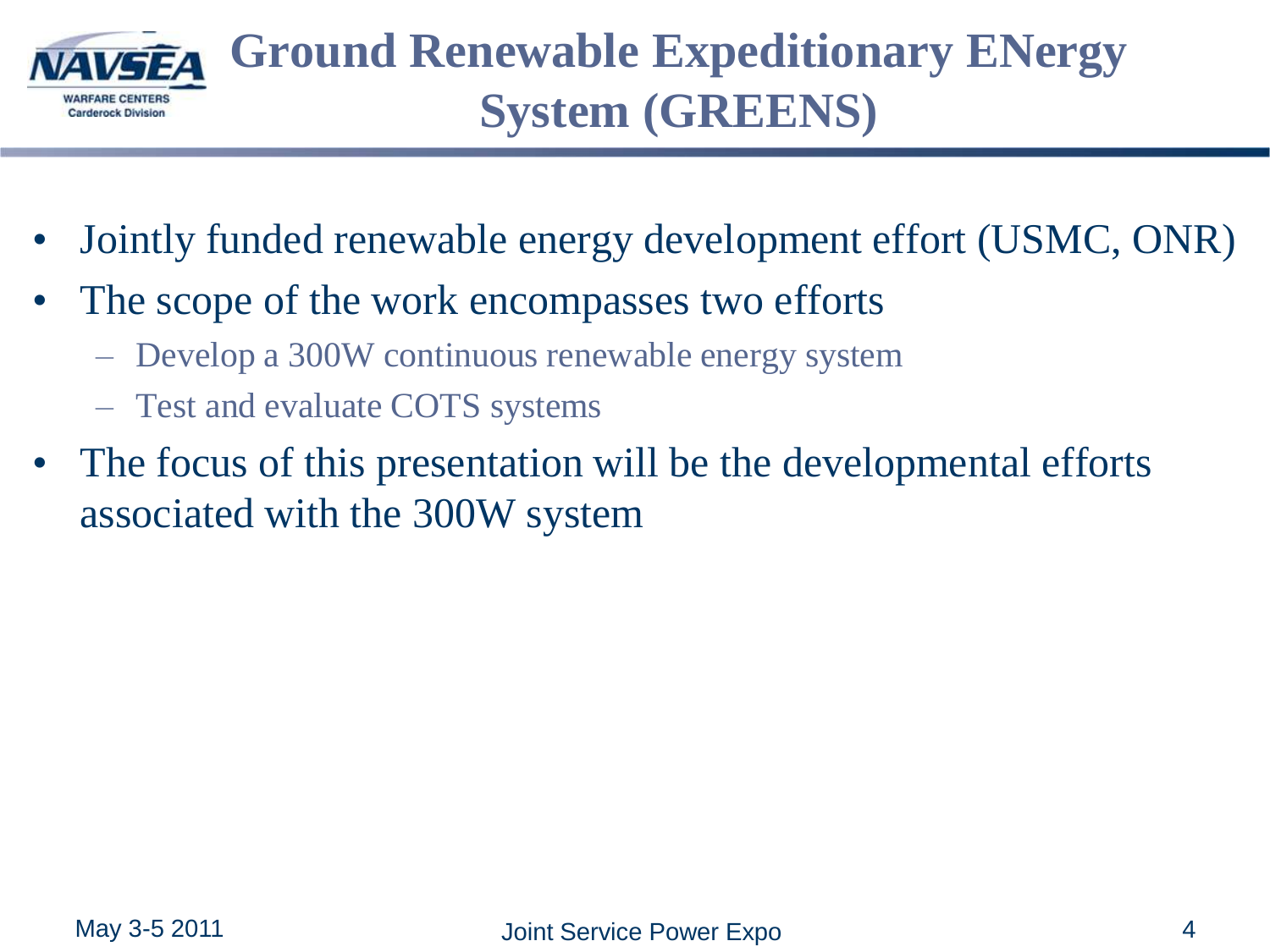

- Provides 300W continuous, 600W peak from a renewable source
	- 7.2kWh per day
	- 4.8kWh of energy storage
- Consists of individual packages weighing less than 80lbs
- Provides 24VDC and 120VAC output (true sine wave)
- Is capable of being setup in under 20 minutes by 4 Marines
- Weighs under 1000 lbs
- Is rugged enough for transport and usage
- Operates between -20°C and 55°C
- Is scalable to optimize the power supply based on a given mission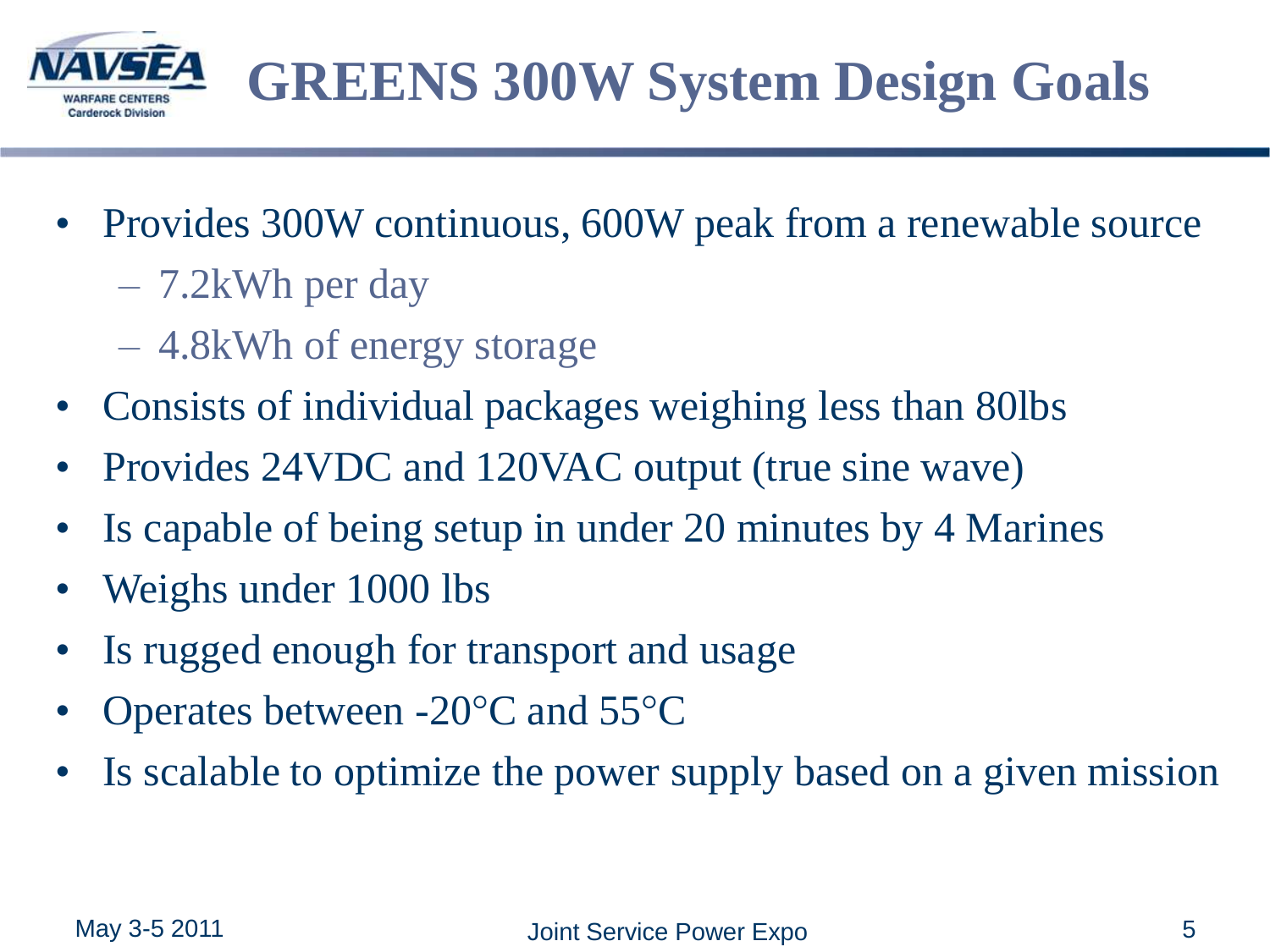

- It was determined at the outset that solar would be selected to best meet the requirements laid out by Marine Corps Systems Command
	- Rapid deployment
	- Deployable in nearly every location
	- Minimal required training
	- Reduced signature (No required guyed tower, no noise or EMI concerns)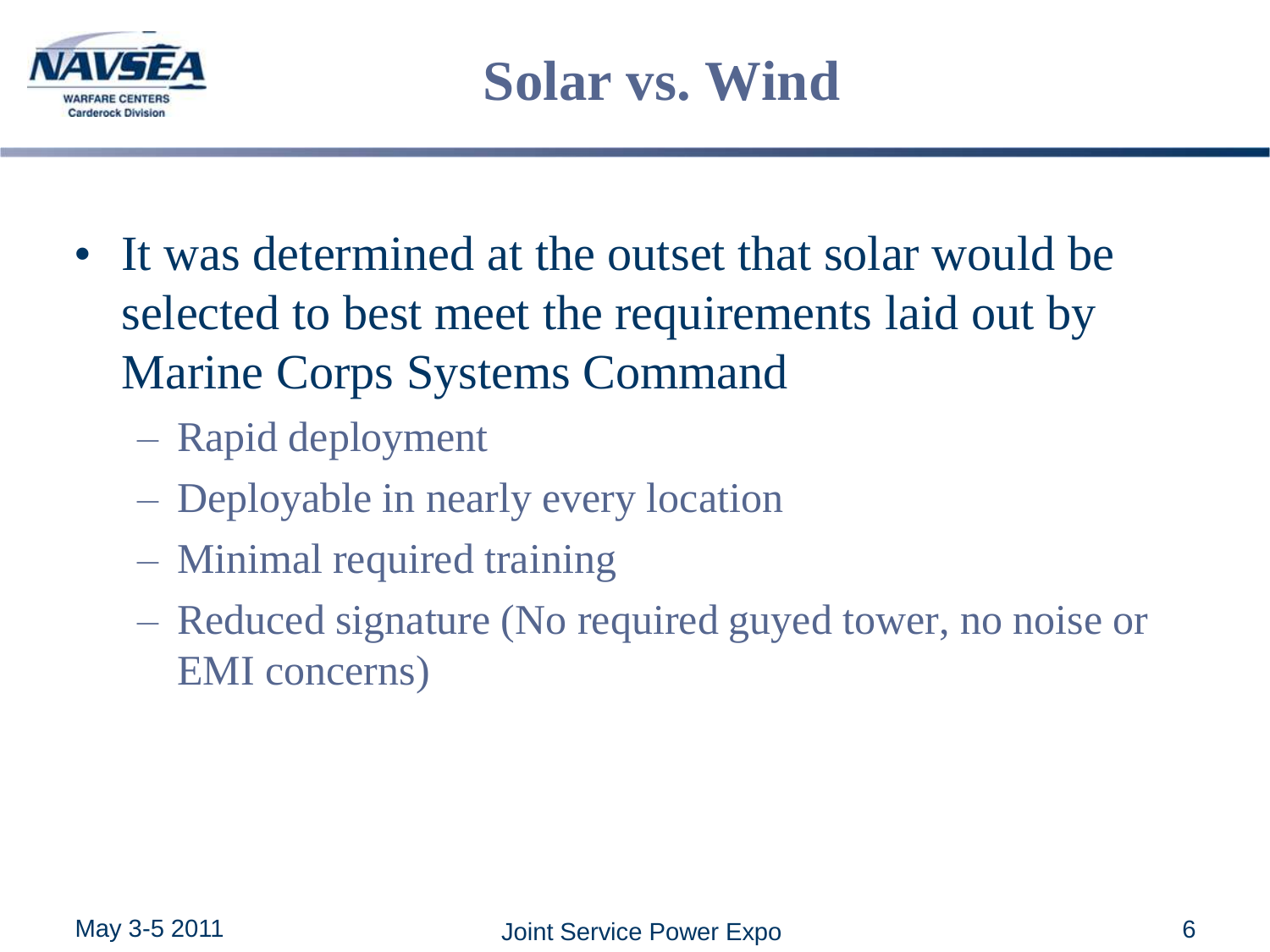

• Location, time of year, and deployment angle all play critical roles in determining solar energy production



http://www.nrel.gov/rredc/pvwatts/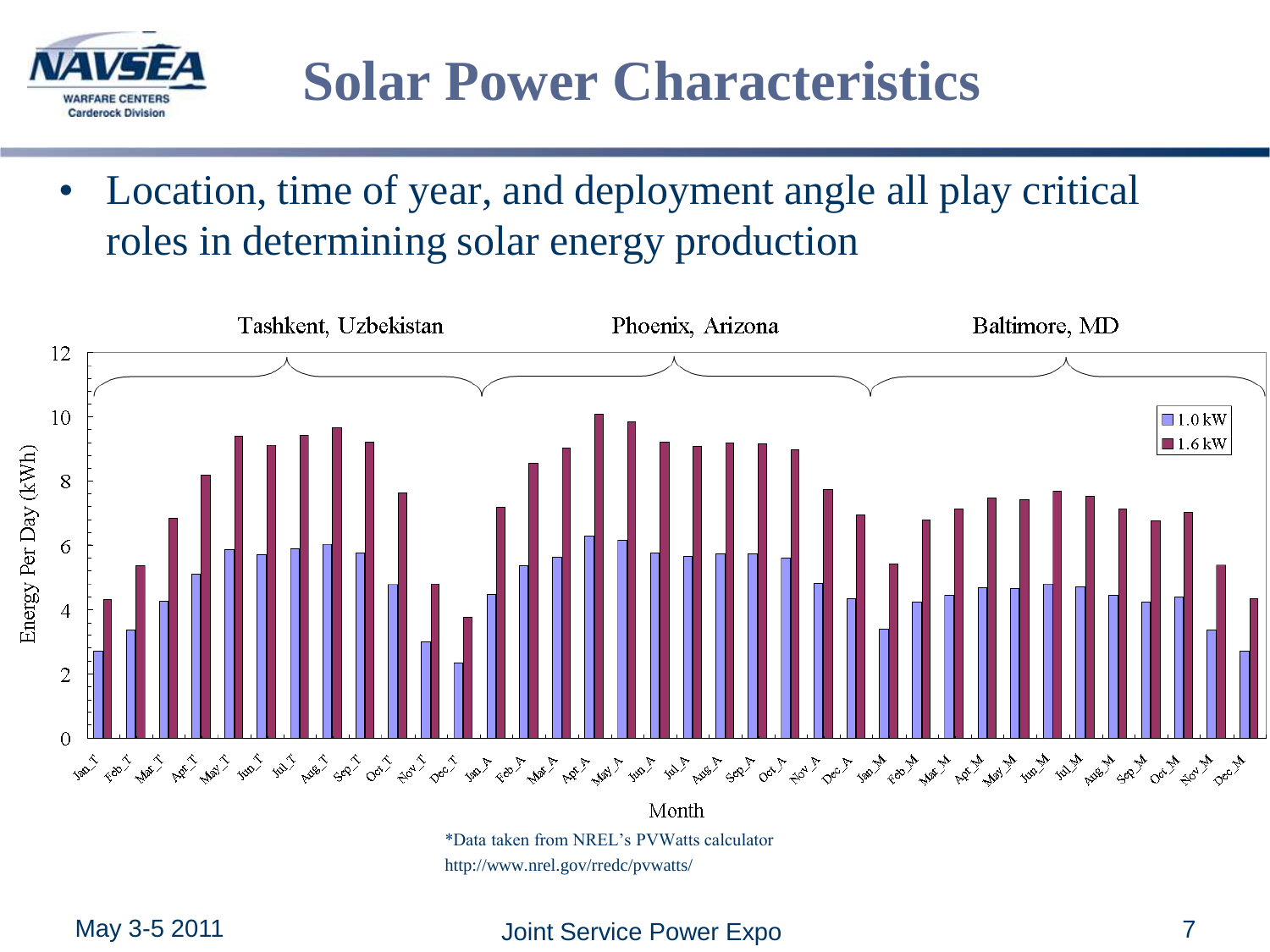

# **GREENS Deployment Concept Development**

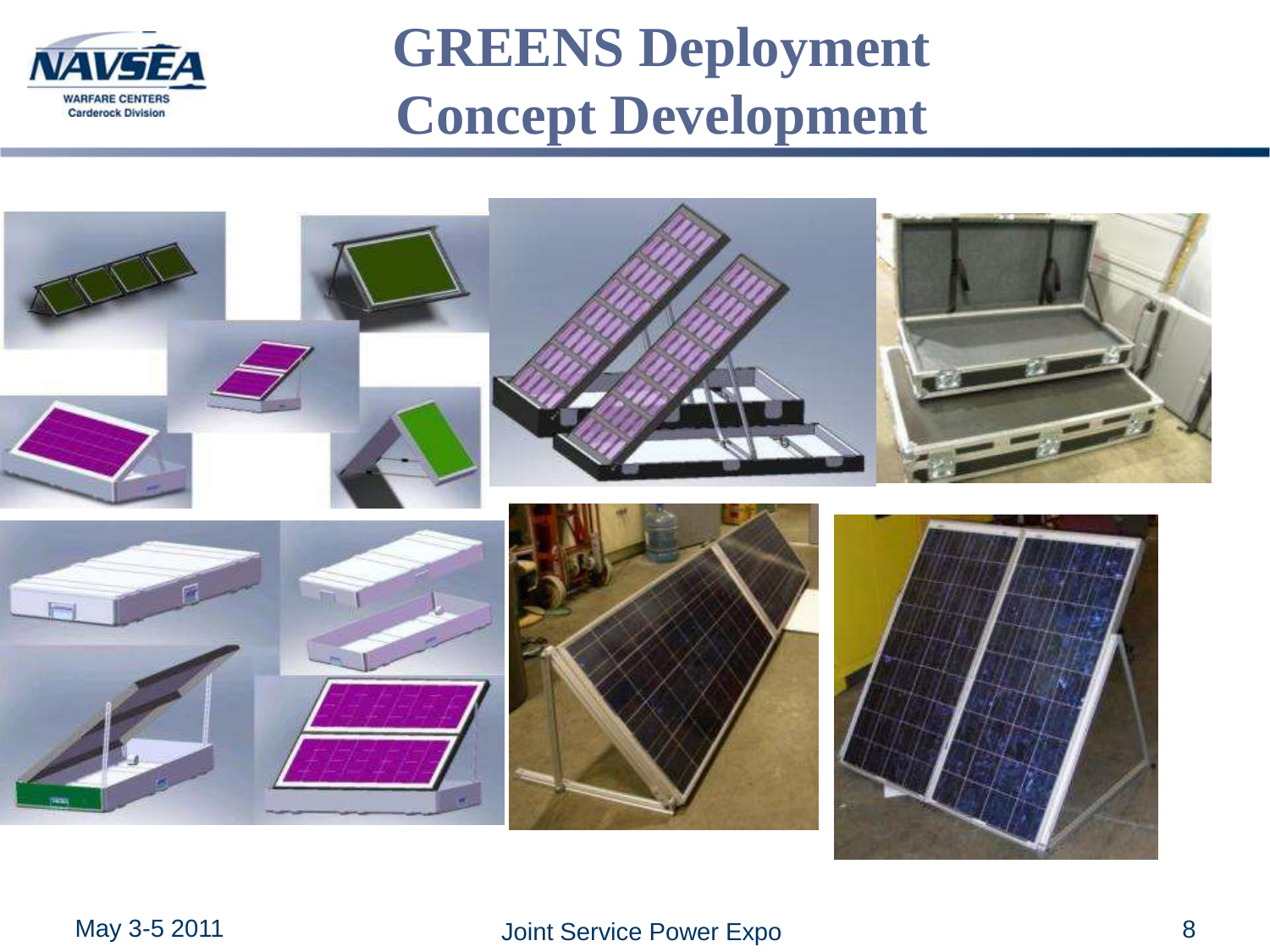

# **Deployment Concept Selection**

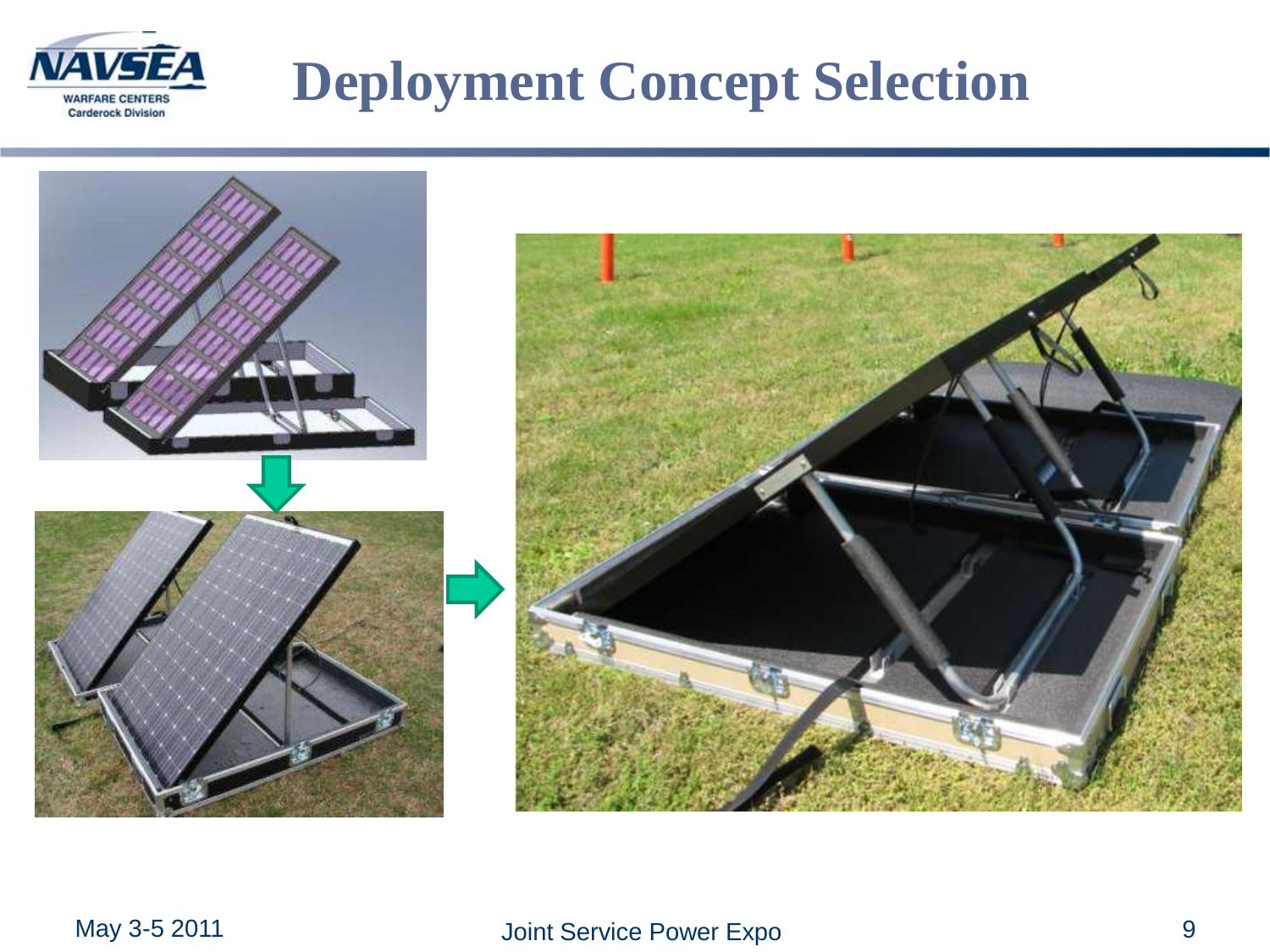

#### **Prototype Evaluation of GREENS: NAWS China Lake**



#### **Objectives:**

• To demonstrate the prototype GREENS system capable of delivering 300W continuously

• To study the effect of temperature and the harsh environment of the Mojave Desert on the overall performance of the system.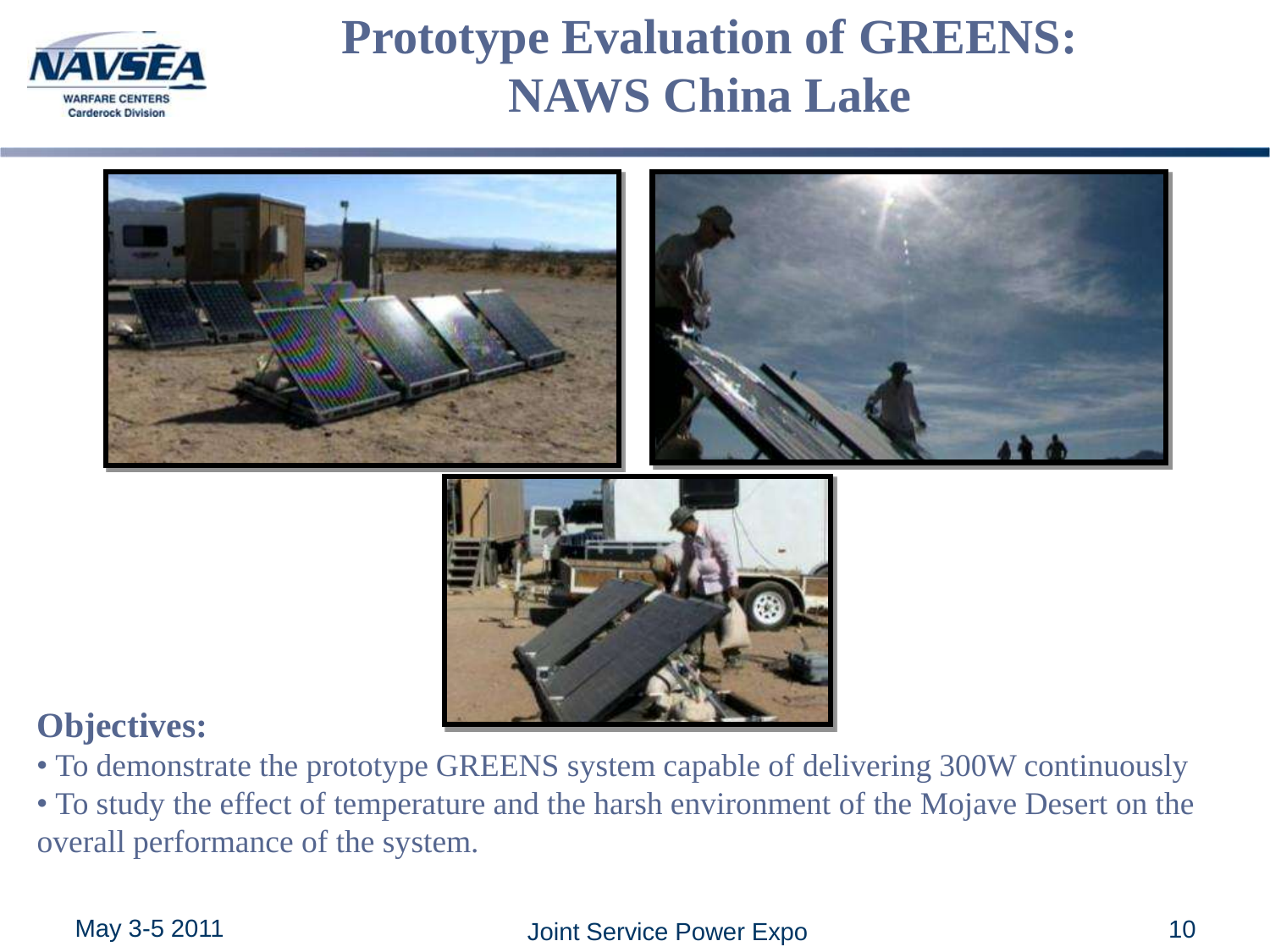

### **Summary of Energy Generation**

|                                                             |                                                               |                                                              | Design Goal<br><b>300W Continuous</b><br>$7.2$ kWh          |                                                             |
|-------------------------------------------------------------|---------------------------------------------------------------|--------------------------------------------------------------|-------------------------------------------------------------|-------------------------------------------------------------|
|                                                             |                                                               |                                                              |                                                             |                                                             |
| Rain all day<br>Carderock, MD<br>February 50 F<br>$1.6$ kWh | Cloudy all day<br>Carderock, MD<br>February 45 F<br>$4.0$ kWh | Partially cloudy<br>Carderock, MD<br>March 60 F<br>$6.3$ kWh | Clear day<br>China Lake, CA<br><b>July 110 F</b><br>7.1 kWh | Crystal clear day<br>Carderock, MD<br>March 65 F<br>8.2 kWh |
|                                                             |                                                               |                                                              |                                                             |                                                             |
| 300W for 5 hr                                               | 300W for 13 hr                                                | 300W for 21 hr                                               | 300W for 24 hr                                              | 500W for 17 hr                                              |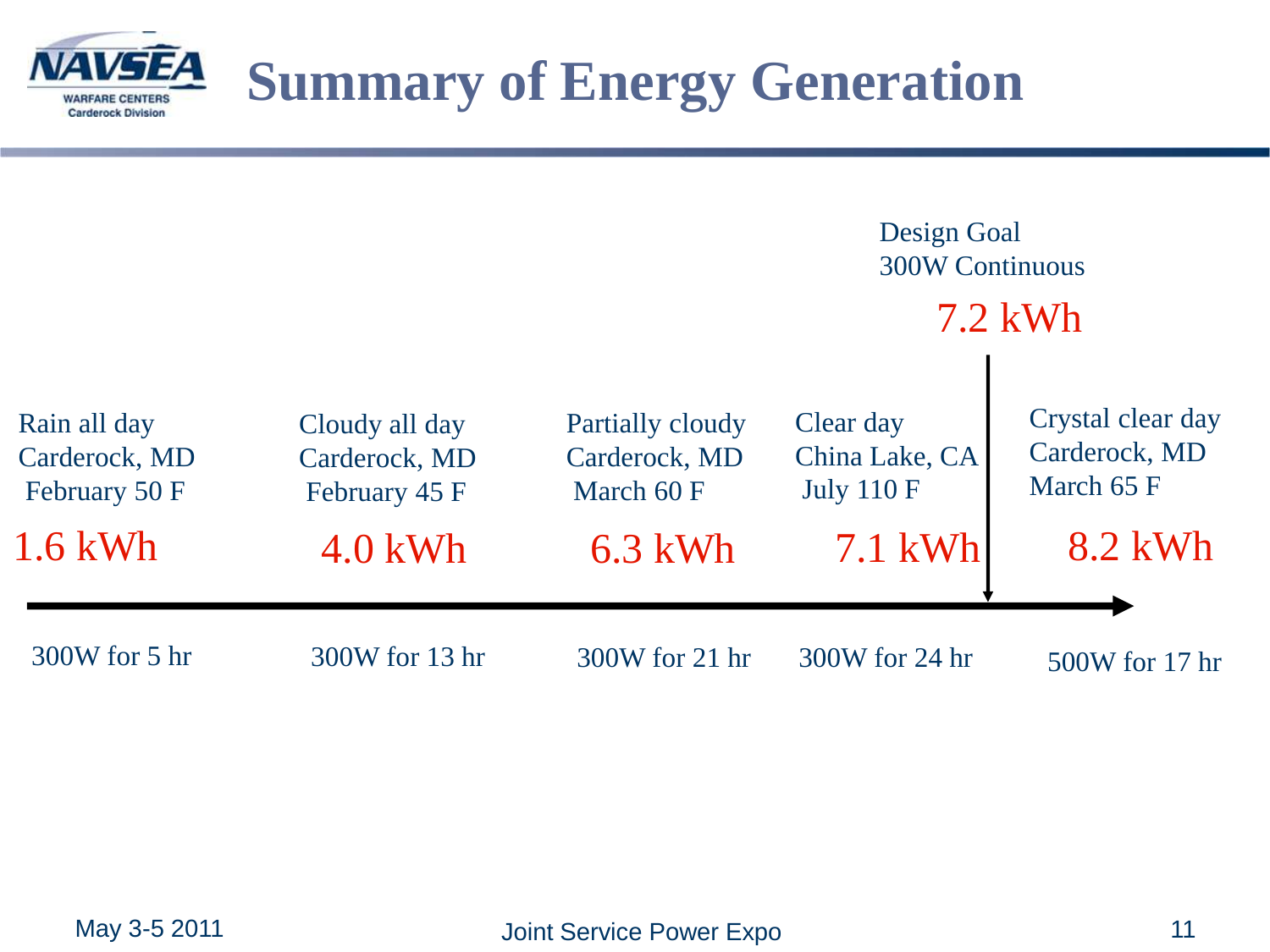

### **Control Box Development**

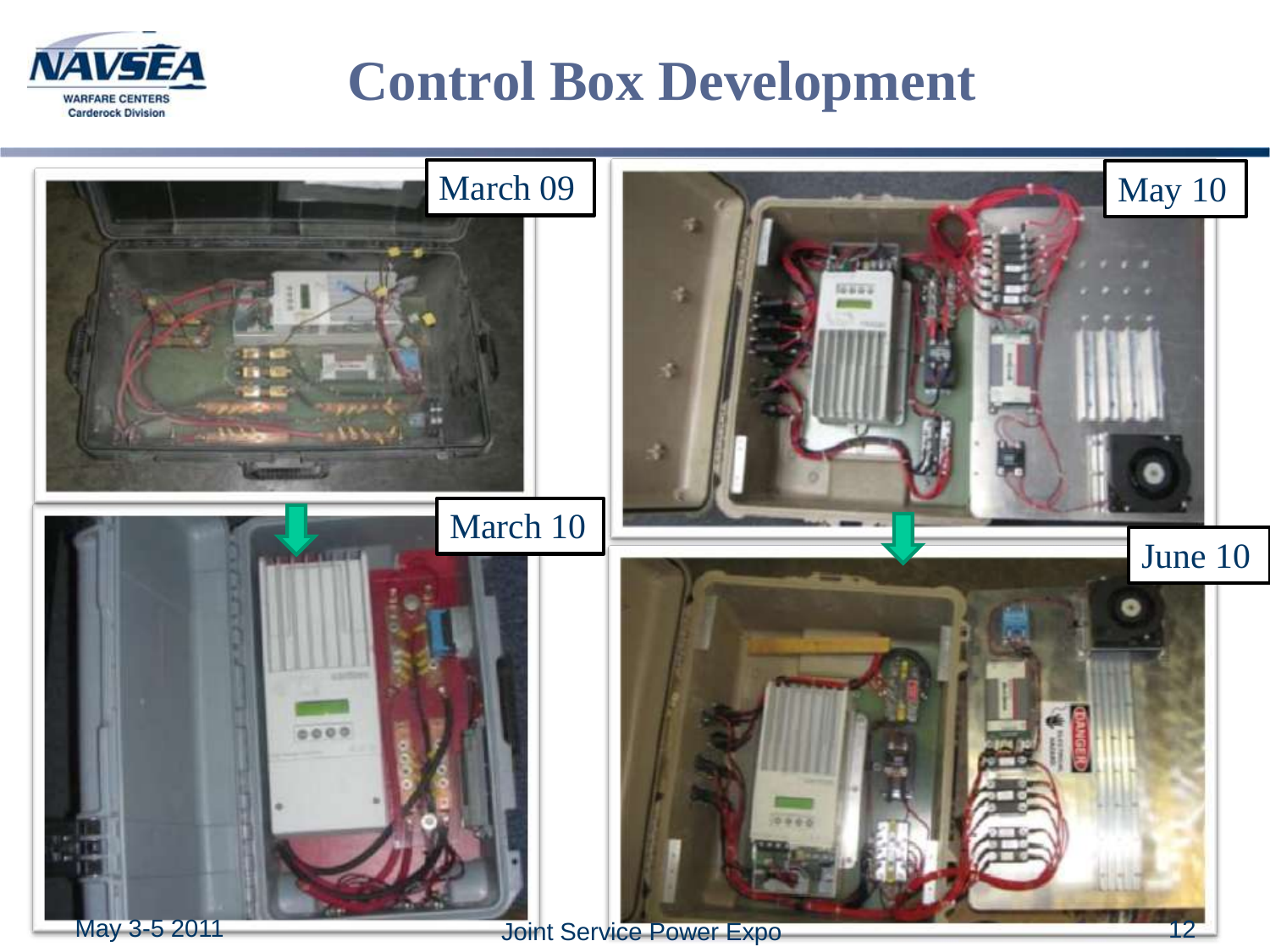

### **Development Timeline**

#### GREENS Tech. demonstrator NAWS China Lake, CA



#### GREENS Tech. Demonstrator Ex-FOB Phase II Quantico, VA



#### GREENS Prototype Camp Pendleton, CA



GREENS Prototypes Twentynine Palms, CA

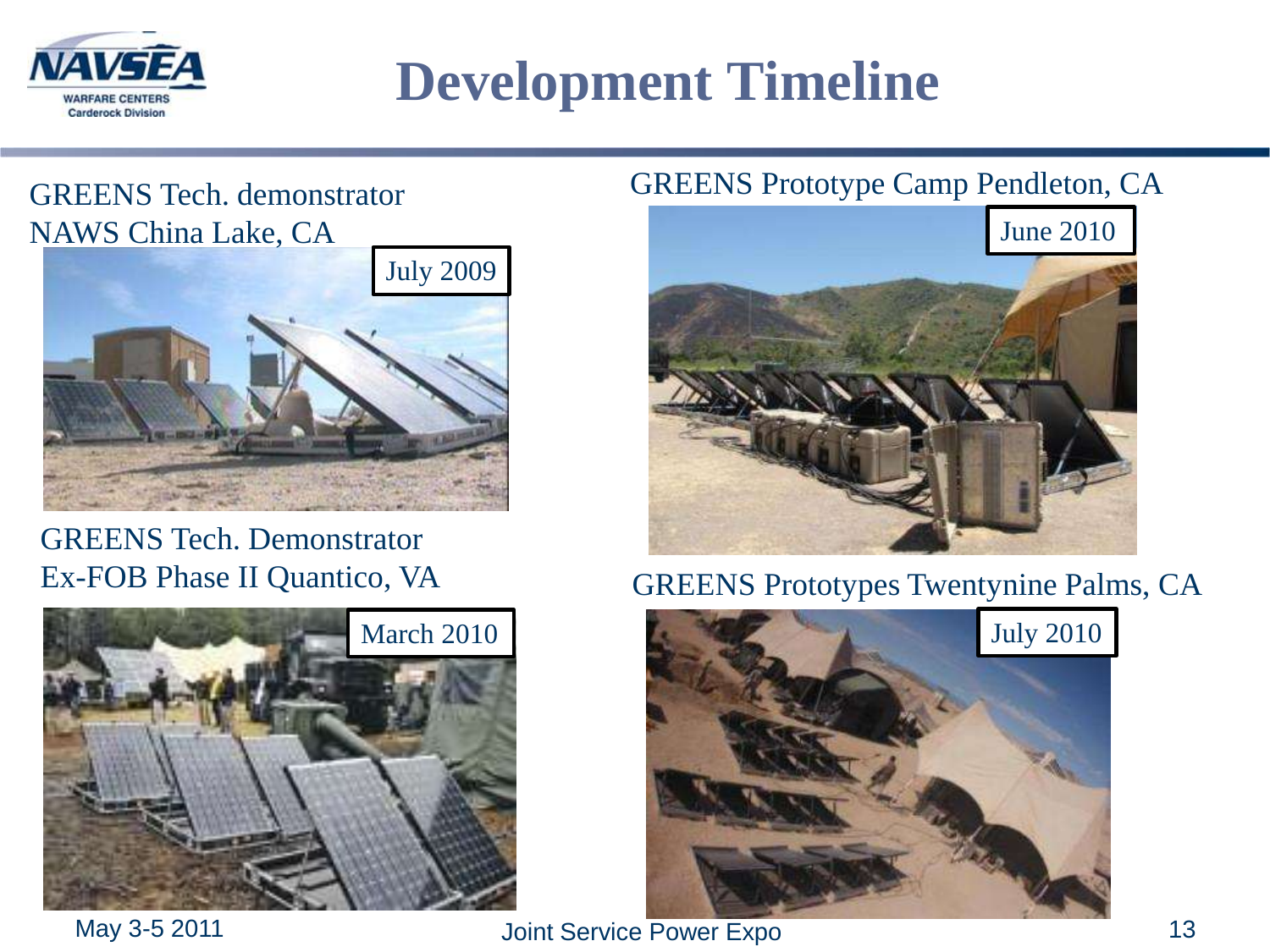# **India Co. 3/5 Deploys With 7 Systems**





From project start to a limited fielding in 23 months!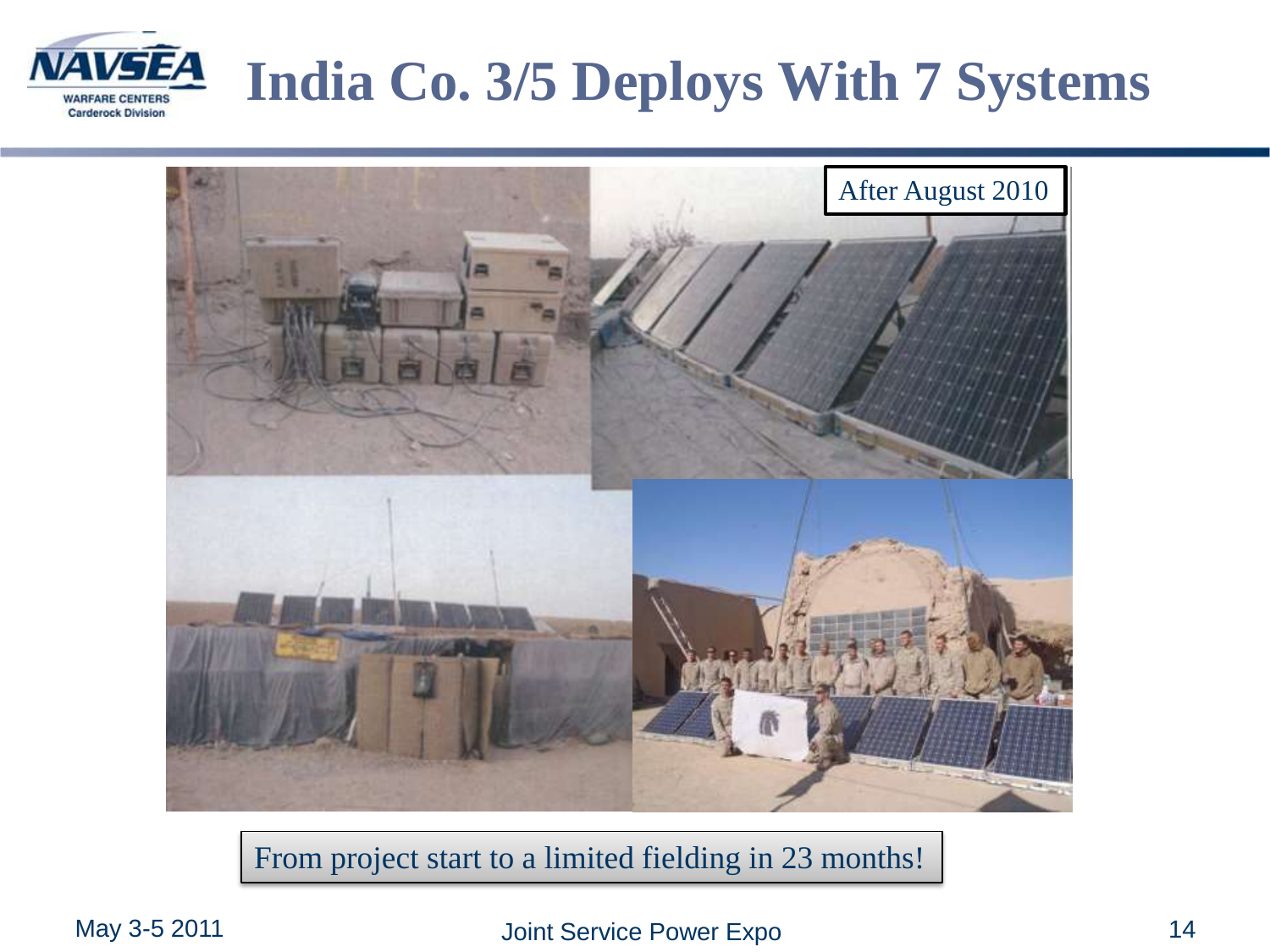

- EPS worked concurrently during the GREENS development to identify vendors to build the production level system
- Lessons learned and performance metrics from the Prototype systems were used in the performance specification definition
- UEC and HDT were chosen to build prototypes of the production level system
- Testing of those systems is ongoing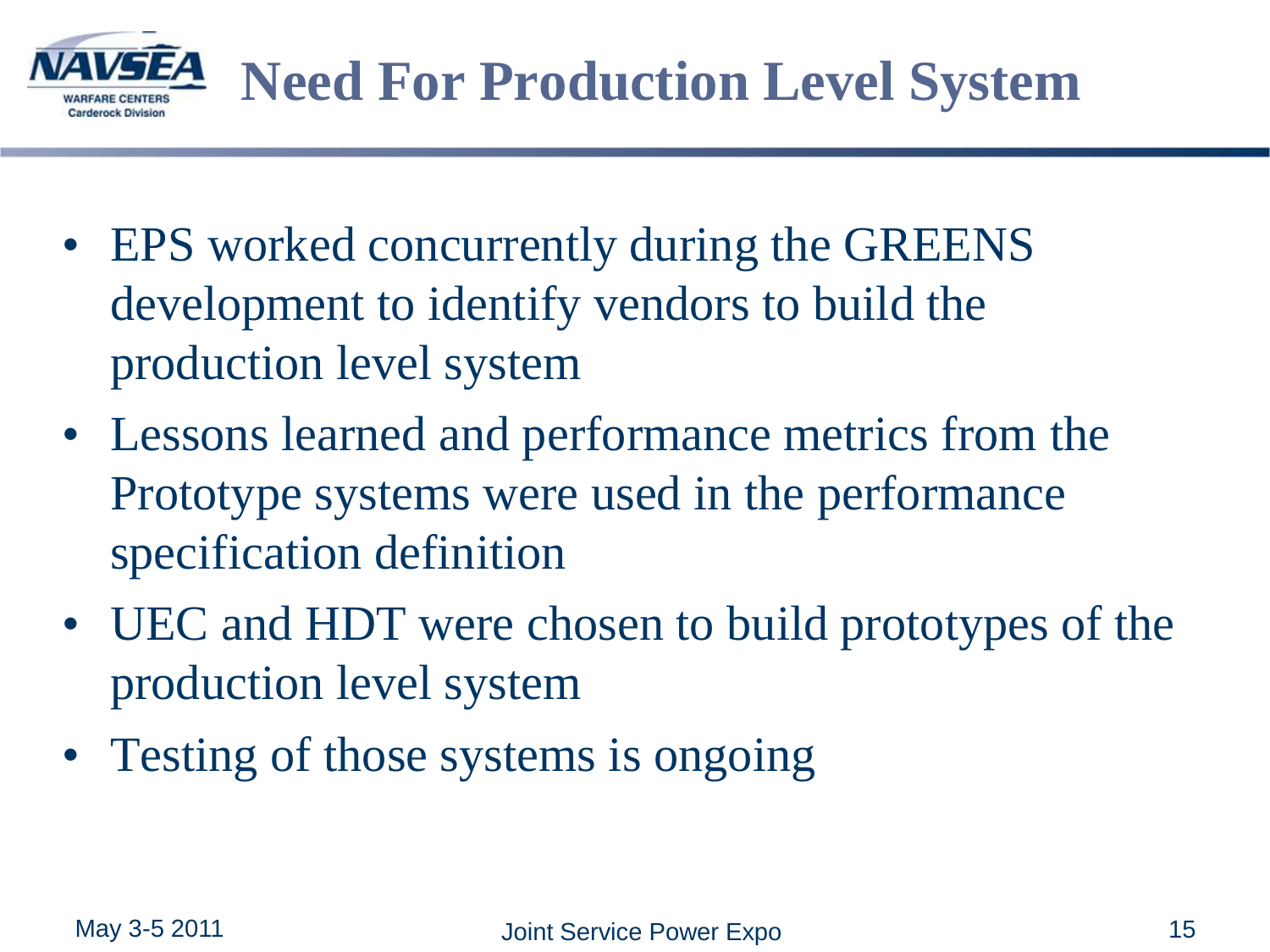

# **Production Version Improvements**

|                                                     | <b>Prototype System</b> | <b>Production System</b> |
|-----------------------------------------------------|-------------------------|--------------------------|
| <b>Continuous Power</b>                             | 300W                    | 300W                     |
| <b>Peak Power</b>                                   | 600W                    | <b>1000W</b>             |
| <b>Total Weight</b>                                 | 1200lbs                 | 900lbs                   |
| Setup time (4 marines)                              | 10 minutes              | 10 minutes               |
| <b>Operation Range</b>                              | 0F-140F                 | 0F-140F                  |
| Output                                              | 120VAC/24VDC            | 120VAC/24VDC regulated   |
| <b>Battery Technology</b>                           | Lead Acid               | Li-Ion                   |
| <b>Autostart Capability</b>                         | N <sub>o</sub>          | <b>Yes</b>               |
| <b>Battery State of Charge</b><br><b>Indicators</b> | N <sub>o</sub>          | <b>Yes</b>               |
| <b>DC</b> Charging                                  | N <sub>o</sub>          | <b>Yes</b>               |
| <b>AC Charging</b>                                  | N <sub>o</sub>          | <b>Yes</b>               |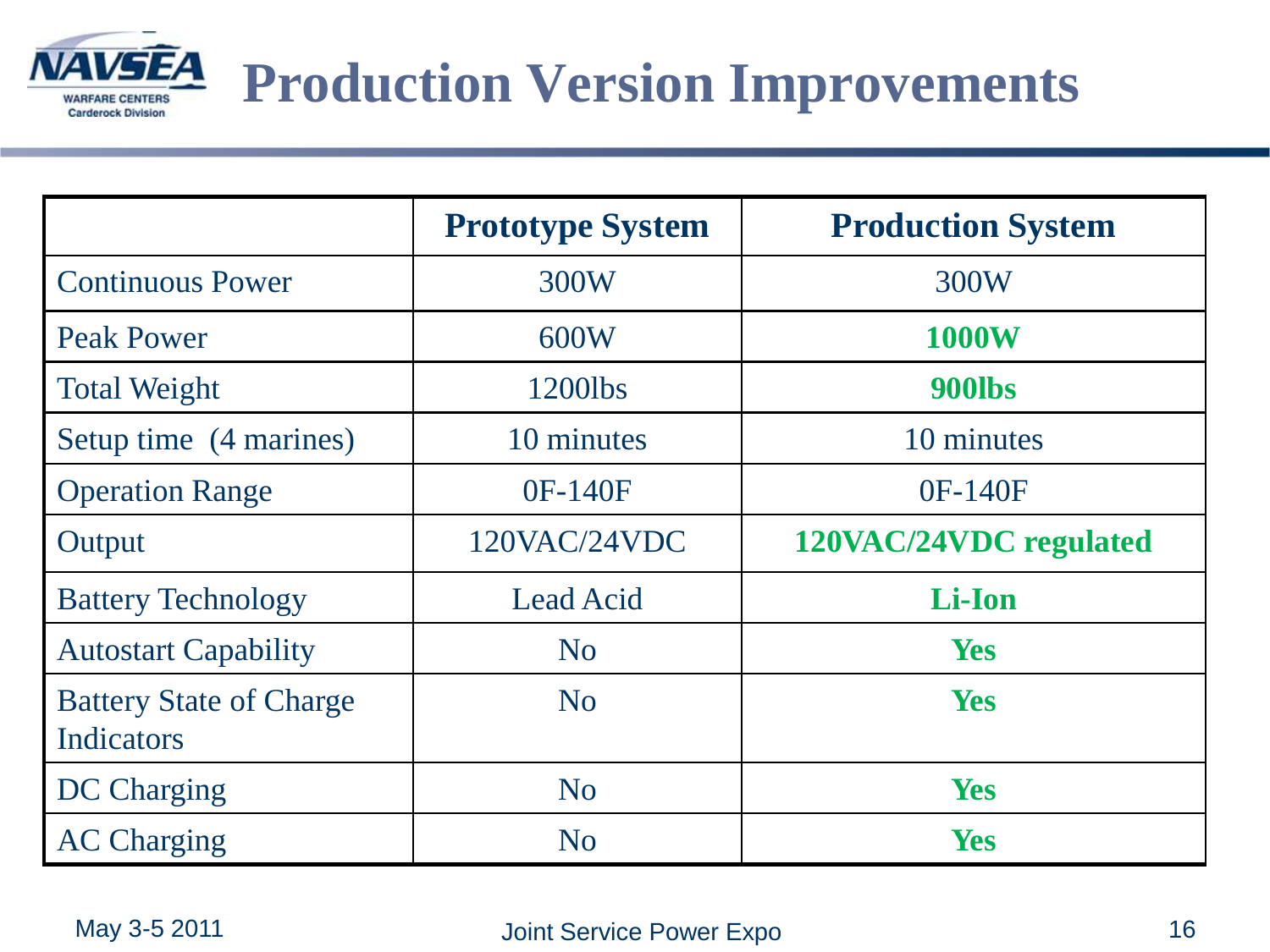

Renewables are heavy and expensive but…

- No need to re-fuel the system (Reduced logistics burden). System can be self-sustaining in remote areas
- Short-term weight reduction benefit
- Lifecycle cost benefit
- **Silent operation**
- No mandatory MOS (Operated by the Incidental Operator)
- Reduction in maintenance (no oil/oil filter changes)
- Long lifetime (panels last 25 years)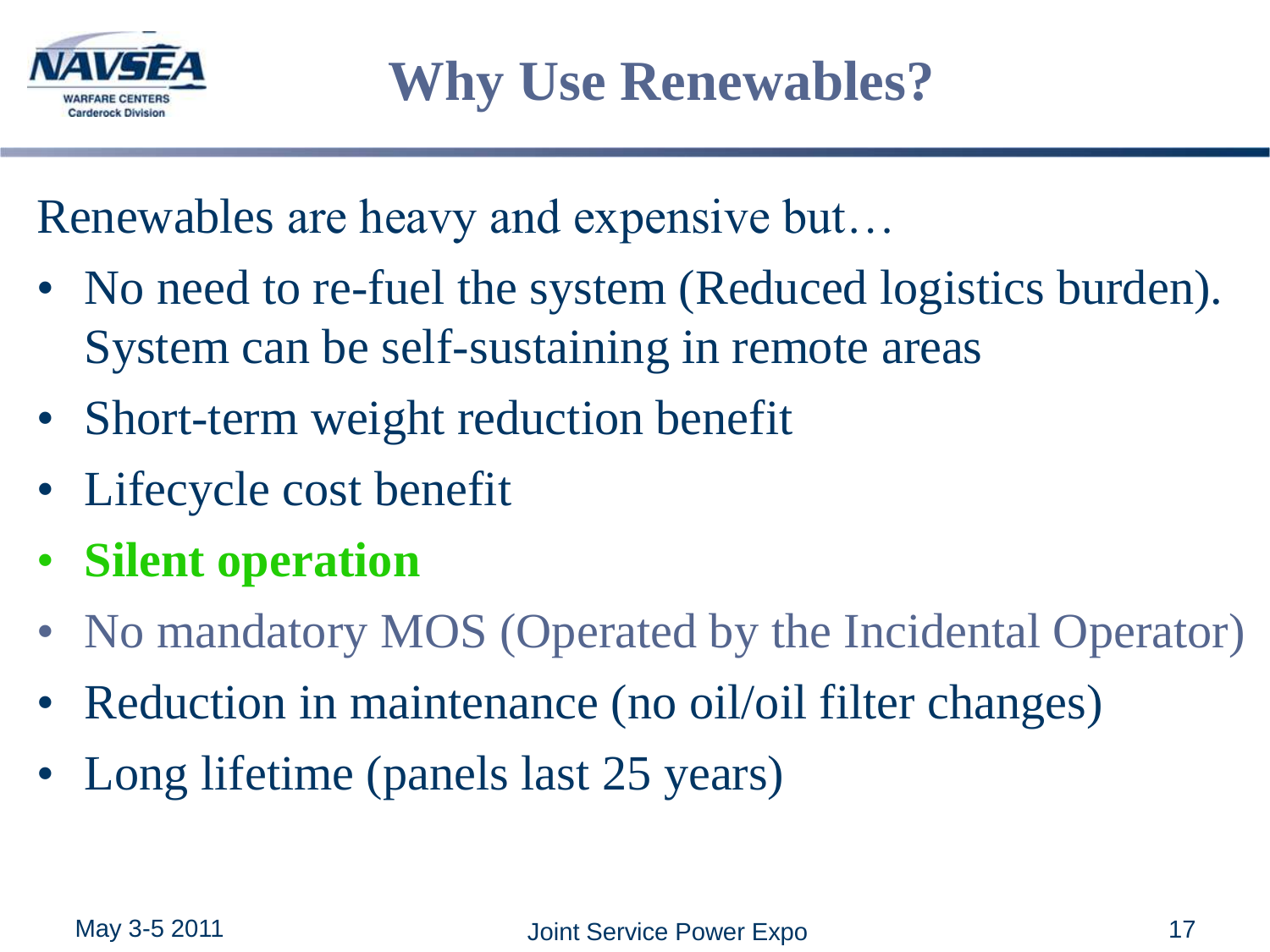

- Renewable energy systems will never be able to replace conventional power sources for power levels greater than 100kW
- When selected for the appropriate use scenario, rugged renewable systems can be developed and deployed to reduce fuel consumption and benefit the warfighter
- A detailed cost benefit analysis would have to be undertaken to determine under what scenarios GREENS could provide cost savings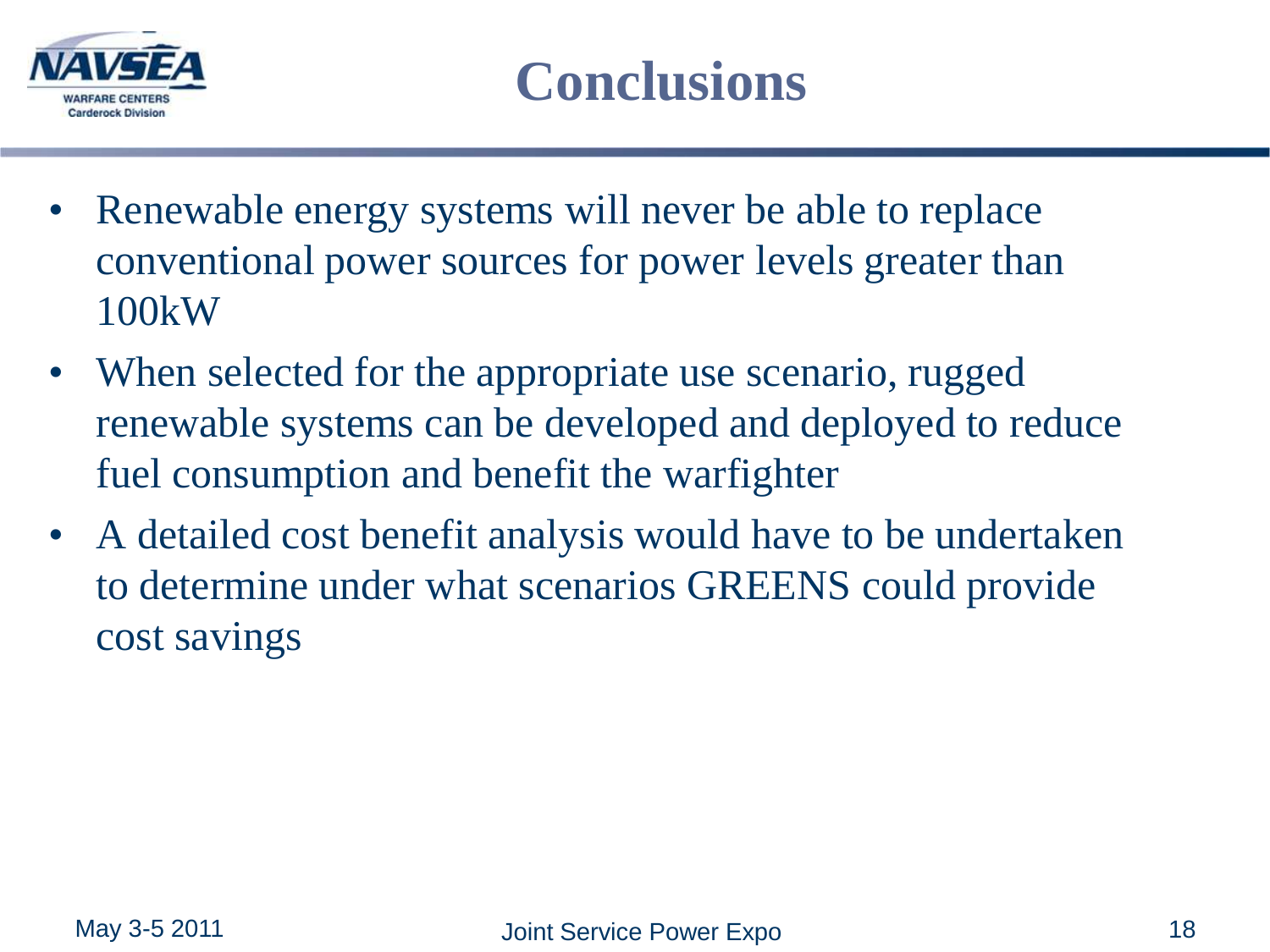

**Acknowledgements**

#### Sponsors

- Michele Anderson Office of Naval Research
- Michael Gallagher PM Expeditionary Power Systems, Marine Corps Systems Command

Team

• Justin Govar, Matt Huffman, Evan Rule, Alex Askari, Calvin Peters, Anthony Suggs, Erick Satchell, Dave Meldrum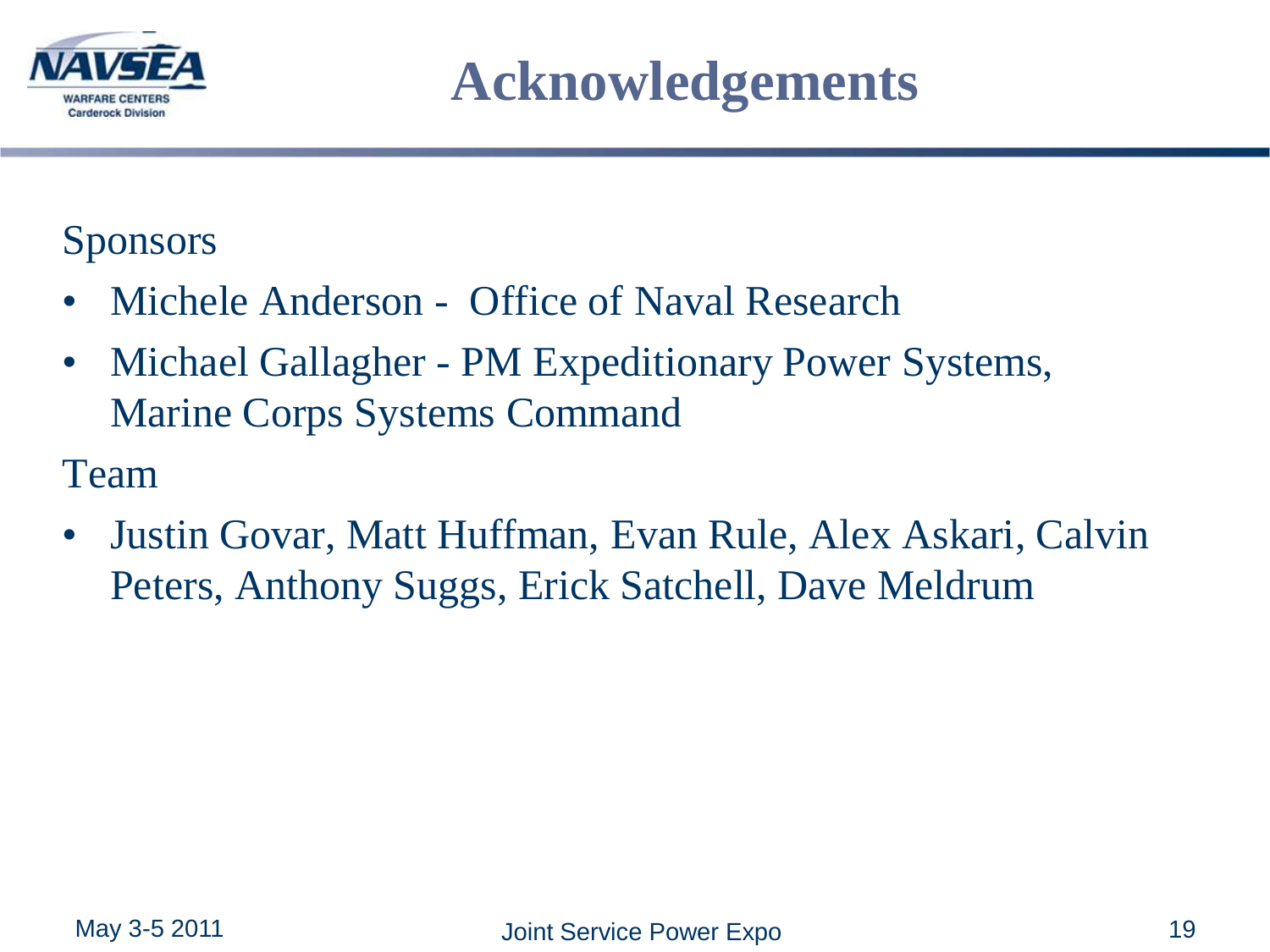

## **Questions?**